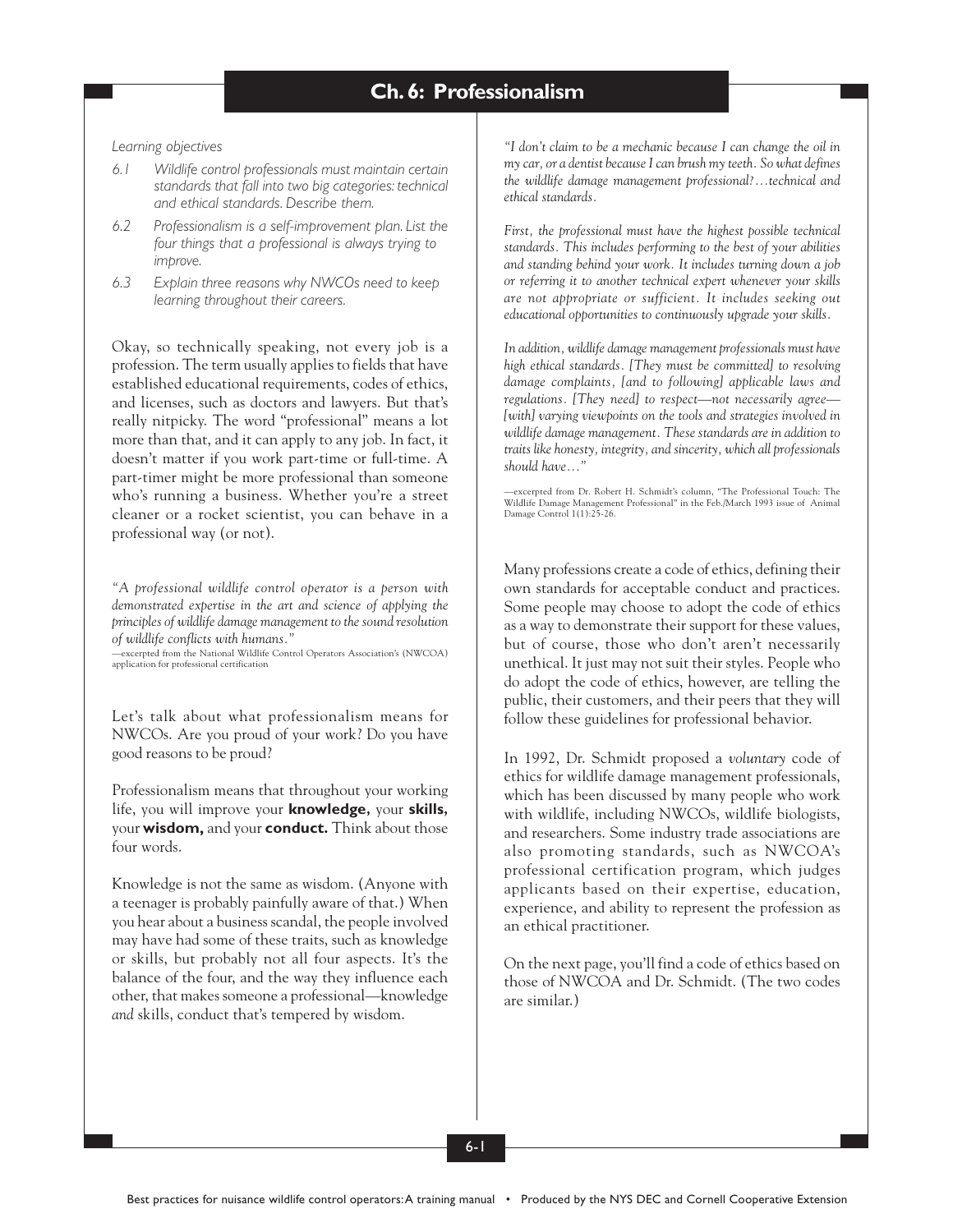#### **A voluntary code of ethics for NWCOs**

As a wildlife damage management professional, I will

- strictly follow all laws and regulations related to wildlife damage management.
- behave in a professional manner, exemplifying the traits of honesty, sincerity, and dedication.
- treat people, property, and wildlife with a great deal of respect.
- be sensitive to different viewpoints on wildlife damage management.
- encourage others to more fully understand and appreciate wildlife, biological diversity, and the different ways that people value and enjoy nature. At the same time, I'll also encourage people to understand the concerns of those who have suffered wildlife damage.
- offer my expertise to all people upon request, within the limits of my experience, ability, and legal authority.
- promote competence and present an image worthy of the profession by supporting high standards of education, employment, and performance. I will also encourage others to participate in state wildlife control associations and other professional organizations.
- strive to broaden my knowledge, skills, and abilities to advance the practice of wildlife damage management.
- attempt to resolve wildlife damage conflicts with the most humane, selective, practical, and effective management techniques available, whether they are traditional or new methods. I will encourage clients, co-workers, and others involved in the situation to do the same.
- treat other practitioners and my customers in a courteous and honorable manner.
- encourage, through word and through deed, all wildlife damage managers to adhere to this code.

Does this code match your definition of professionalism for wildlife control operators? If not, how would you say it? For example, some NWCOs might consider the promotion of long-term solutions to wildlife damage problems, instead of quick-fixes, as an aspect of their professionalism. Do you? What about prevention?

If you were thinking about your customers as you read those suggestions, try re-reading them and consider how they apply to the other people you work with. Chapter one mentioned the importance of a professional network. Some NWCOs go a little bit further than just saying "thank you" when another professional refers a client or otherwise helps out. One NWCO, for example, always donates some supplies or cash to a wildlife rehabilitator whenever he transfers an animal to that person's care. That's a nice, practical gesture that shows he values the rehabilitator's work and appreciates the challenge of offering such services for free. It also demonstrates one of the most important aspects of professionalism: it's got to be more than words. Professionalism must translate into action.

A life-long commitment to education is crucial, because wildlife control really is both an art and a science. Some people may have a knack for handcapturing certain species, for example, and may prefer to use a catchpole instead of a cage trap. That's the art of wildlife control, the blend of personal skills and style. Of course, there's a lot of science involved, and you need to keep up with it.

Not only does our understanding of animal behavior change, but sometimes, even the behaviors change. NWCOs in the Northeast have noticed that more raccoons are breeding late in the season. If the only book on your shelf has a 1908 copyright, you might be unpleasantly surprised to find a raccoon still nursing her young in August. Techniques change, laws change, new and better tools hit the market, and new problems crop up. If you really care, you won't rely on the knowledge and skills you have today for your whole career.

Some people like to learn on their own, using books, videos, websites, trade journals, or other resources. Classes work well for many people, who find they learn a lot from the other students or from a hands-on experience. There are the natural scientists among us, people who have been tinkering as long as they've been alive. For them, experimentation is a great way to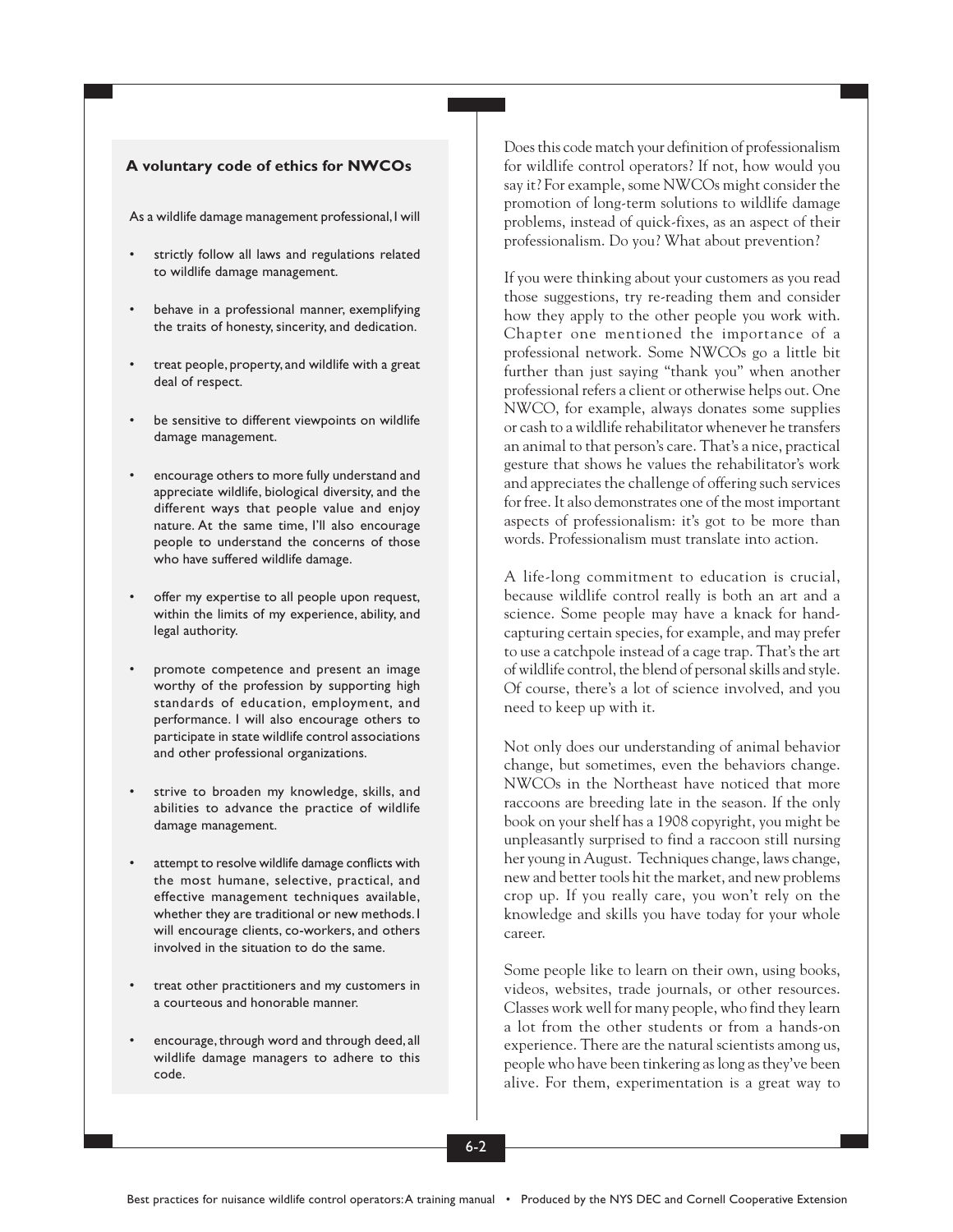learn. Some people prefer to befriend experienced professionals and ask for their advice. Others join professional organizations or attend conferences and meetings for inspiration. The method doesn't matter much, so pick the ones you like, because if you're having fun, you'll learn more. You may find some methods more appealing than others at certain times in your career.

It's easier to recognize professionalism than it is to define it. You know if someone's a professional or not. And you know if someone *was* a professional, but isn't anymore. How do you want people to think about you?

The best practices strategy promoted in this manual requires professionalism and encourages its development. Best practices represent the combined wisdom and experience of many people. Please contribute to the advancement of the field of wildlife damage management by sharing your knowledge with others.

#### **Higher, deeper, further…**

- Get to know other NWCOs. Figure out which ones are most deeply respected by their peers. Why?
- Contact a few wildlife damage management organizations. Find out about their goals and any standards of behavior promoted by their members.
- Check the websites of a few of the government agencies and animal welfare organizations involved in wildlife management. What ethical codes do they encourage?
- Express your views about professionalism by talking to your friends, peers, or neighbors. As you become more comfortable with this, you may want to speak to school groups or other organizations.

## **Summary**

Before you answer the review questions, you may wish to think about the learning objectives:

- *6.1 Wildlife control professionals must maintain certain standards that fall into two big categories: technical and ethical standards. Describe them.*
- *6.2 Professionalism is a self-improvement plan. List the four things that a professional is always trying to improve.*
- *6.3 Explain three reasons why NWCOs need to keep learning throughout their careers.*

### **Review questions**

- 1. To maintain professionalism, you must
- a) join professional trade associations
- b) keep improving your skills, conduct, knowledge, and wisdom
- c) go to the right parties
- d) wear a uniform
- 2. NWCOs must meet \_\_\_\_\_\_\_\_ and standards. (Fill in the blanks)
- a) legal, trade
- b) intelligence, athletic
- c) height, weight
- d) ethical, technical
- 3. You must accept every job you're offered. (Circle answer).

True False

- 4. NWCOs need to know about
- a) new wildlife disease outbreaks
- b) changes in building codes, firearms regulations, wildlife laws
- c) new solutions for wildlife conflicts
- d) all of the above

## *Answers:*

 $1-h$ 

 $2-d$ 

3—false (if you lack the technical skills, expertise, or equipment to successfully and safely solve a problem, it's better to refer the customer to someone who has the appropriate resources).

4—d